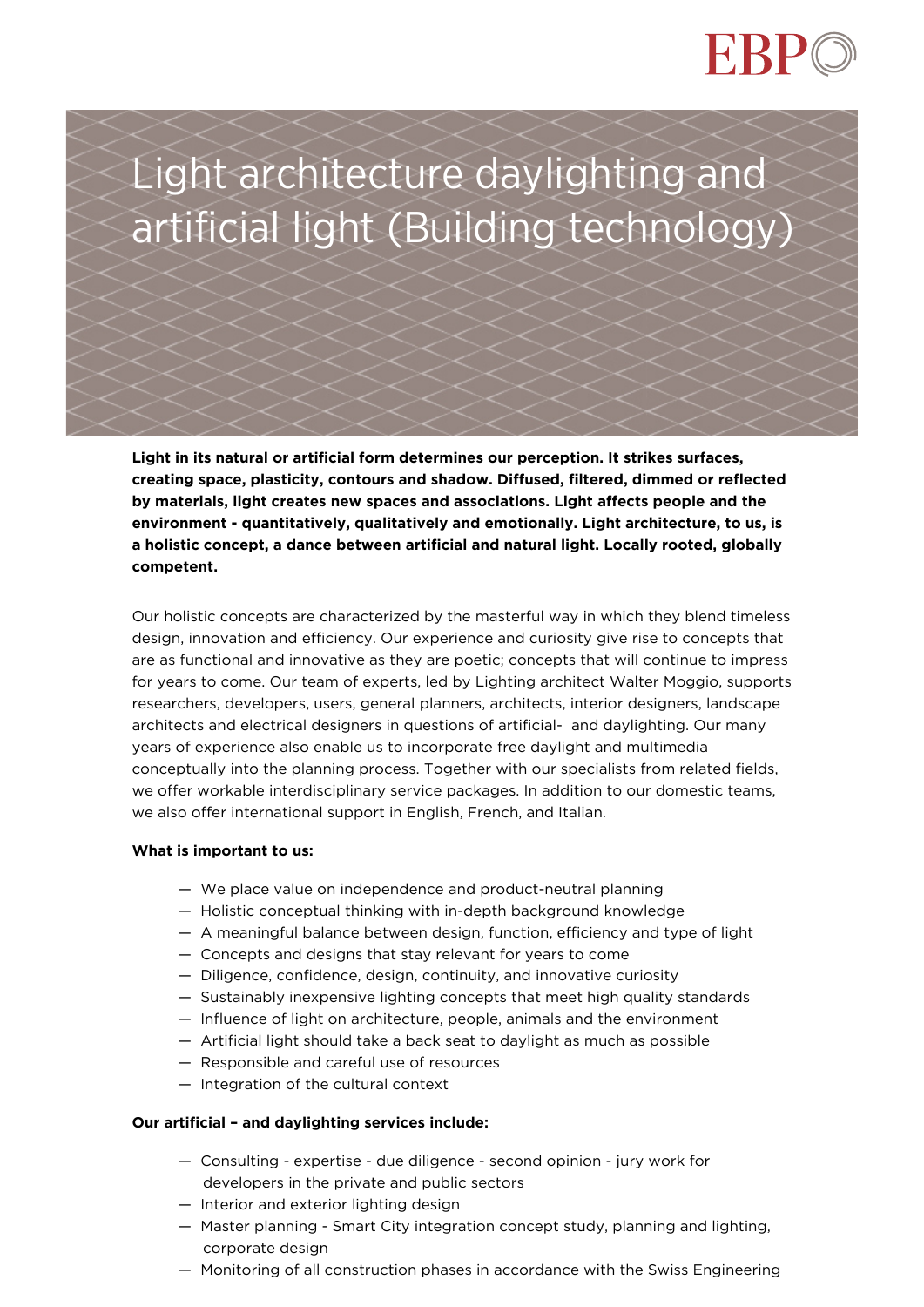and Architects Association (SIA)

- MINERGIE planning in accordance with SIA 387/4 German Sustainable Building Council (DGNB) - Leadership in Energy and Environmental Design (LEED)
- Local Swissness partner for international project management
- Concepts that integrate multimedia and building automation
- Artificial and Daylight simulations
- Shadow and sun path diagrams
- Natural daylight exploitation analysis
- Advanced education topic-based training
- Guided community light walks
- Accompaniment in research

### Awards:

#### 2018 **Milano Design Award 2018**

[www.huerlemann.com](https://www.huerlemann.com/project/giants-dwarf-milan/?filter=selection) Winner of category Unicorn



#### 2016 **Watt d`Or**

[Swisscom Neubau Businesspark](https://www.swiss-architects.com/en/ebp-schweiz-ag-zurich/project/swisscom-neubau-businesspark) Winner of category Gebäude und Raum



### 2015 **Building-Award**

[Swisscom Neubau Businesspark](https://www.swiss-architects.com/en/ebp-schweiz-ag-zurich/project/swisscom-neubau-businesspark) Winner of category Engineering/Gebäudetechnik

#### 2009 **Prix Lumière SLG 2009**

[Historic Central Station Hall St.Gallen](https://www.swiss-architects.com/en/ebp-schweiz-ag-zurich/project/historische-hauptbahnhofshalle-st-gallen) Schweizer Lichtpreis

## Publications:

- 2019 Grosse Schanze, Bern [bern.ch](https://www.bern.ch/mediencenter/medienmitteilungen/aktuell_ptk/neues-beleuchtungskonzept-fuer-die-grosse-schanze) [bernerzeitung.ch](https://www.bernerzeitung.ch/region/bern/so-soll-die-grosse-schanze-sicherer-werden/story/region/bern/so-soll-die-grosse-schanze-sicherer-werden/story/21807974)
- 2015 Archi / sia / OTIA / espazium.ch 3 / 2015 LA LUCE ARTIFICIALE KÜNSTLICHES LICHT [Edificio Tamedia, Zurigo – Le travi luminose](https://www.espazium.ch/edificio-tamedia-zurigo) [Uno scheletro illuminato](https://www.espazium.ch/uploads/55c86d21f3152.pdf)
- 2013 Kunst + Architektur in der Schweiz Nr.03 ['Lob des unauffälligen Lichts](https://www.ebp.ch/sites/default/files/unterthema/uploads/interview-wmoggio%5B1%5D.pdf)'